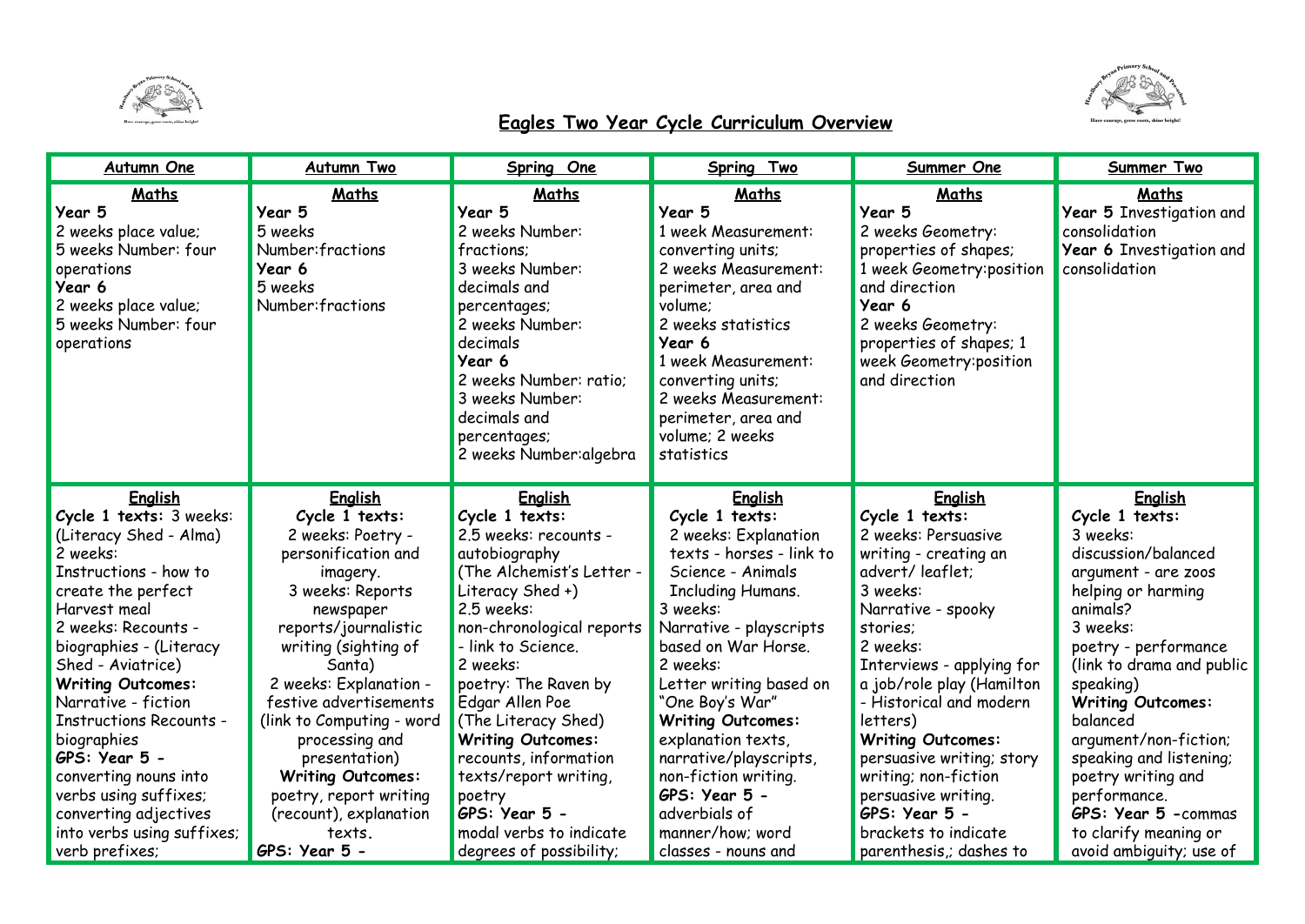| Spelling and exception<br>words: cious/tious; cial,<br>tial, ant.<br>Year 6 - informal<br>speech -<br>vocabulary/word; formal<br>speech -<br>vocabulary/word;<br>synonyms and antonyms.<br>Spelling and exception<br>words: cious/tious, cial,<br>tial. | relative pronouns;<br>relative clauses; adverbs<br>to indicate the degrees<br>of possibility.<br>Spelling and exception<br>words: ance, ancy<br>Year 6 - passive<br>voice/active voice;<br>Spelling and exception<br>words: ant, ance, ancy. | adverbials of time/when;<br>adverbials of<br>place/where.<br>Spelling and exception<br>words: ent, ence, ency.<br>Year 6 - informal<br>speech - sentence; formal<br>speech - sentence;<br>subjunctives.<br>Spelling and exception<br>words ent, ence, ency. | adjectives; word classes -<br>verbs and adverbs.<br>Spelling and exception<br>words able, ible, ably.<br>Year $6 -$<br>Semicolon to mark the<br>boundary between<br>independent clauses;<br>colons to mark the<br>boundary between<br>independent clauses.<br>Spelling and exception<br>words able, ible, ably. | indicate parenthesis;<br>commas to indicate<br>parenthesis.<br>Spelling and exception<br>words: ibly, adding<br>suffixes to fer; i before<br>e except after c.<br>Year 6 - Dashes to mark<br>the boundary between<br>independent clauses;<br>colons to introduce a list<br>and semicolons within<br>lists.<br>Spelling and exception<br>words ibly, adding<br>suffixes to fer; i before<br>e except after c. | the hyphen,<br>homophones.<br>Spelling and exception<br>words: ough, silent<br>letters, homophones.<br>Year 6 - Bullet points<br>to list information;<br>hyphens to avoid<br>ambiguity; subject,<br>object.<br>Spelling and exception<br>words: ough, silent<br>letters, homophones. |
|---------------------------------------------------------------------------------------------------------------------------------------------------------------------------------------------------------------------------------------------------------|----------------------------------------------------------------------------------------------------------------------------------------------------------------------------------------------------------------------------------------------|-------------------------------------------------------------------------------------------------------------------------------------------------------------------------------------------------------------------------------------------------------------|-----------------------------------------------------------------------------------------------------------------------------------------------------------------------------------------------------------------------------------------------------------------------------------------------------------------|--------------------------------------------------------------------------------------------------------------------------------------------------------------------------------------------------------------------------------------------------------------------------------------------------------------------------------------------------------------------------------------------------------------|--------------------------------------------------------------------------------------------------------------------------------------------------------------------------------------------------------------------------------------------------------------------------------------|
| Cycle 2 texts:                                                                                                                                                                                                                                          | Cycle 2 texts:                                                                                                                                                                                                                               | Cycle 2 texts:                                                                                                                                                                                                                                              | Cycle 2 texts:                                                                                                                                                                                                                                                                                                  | Cycle 2 texts:                                                                                                                                                                                                                                                                                                                                                                                               | Cycle 2 texts:                                                                                                                                                                                                                                                                       |
| 2 weeks -                                                                                                                                                                                                                                               | Reports - newspaper                                                                                                                                                                                                                          | 2.5 weeks:                                                                                                                                                                                                                                                  | 3 weeks:                                                                                                                                                                                                                                                                                                        | 3 weeks:                                                                                                                                                                                                                                                                                                                                                                                                     | 3 weeks:                                                                                                                                                                                                                                                                             |
| Recounts - biographies -                                                                                                                                                                                                                                | reports/journalistic                                                                                                                                                                                                                         | non-chronological                                                                                                                                                                                                                                           | Narrative - playscripts                                                                                                                                                                                                                                                                                         | Narrative - parts of a                                                                                                                                                                                                                                                                                                                                                                                       | discussion/balanced                                                                                                                                                                                                                                                                  |
| Charles Dickens (Literacy                                                                                                                                                                                                                               | writing (elves go on                                                                                                                                                                                                                         | reports- animals                                                                                                                                                                                                                                            | (Literacy Shed + - Beyond                                                                                                                                                                                                                                                                                       | story - Kensuke's                                                                                                                                                                                                                                                                                                                                                                                            | argument - should                                                                                                                                                                                                                                                                    |
| $Shed +$                                                                                                                                                                                                                                                | strike) Explanation - how                                                                                                                                                                                                                    | (link to Science)                                                                                                                                                                                                                                           | the Lines) (links to                                                                                                                                                                                                                                                                                            | Kingdom;                                                                                                                                                                                                                                                                                                                                                                                                     | students be allowed to                                                                                                                                                                                                                                                               |
| 2 weeks - instructions -                                                                                                                                                                                                                                | to create the perfect                                                                                                                                                                                                                        | 2.5 weeks: Recounts -                                                                                                                                                                                                                                       | History WW2.)                                                                                                                                                                                                                                                                                                   | 2 weeks: Persuasive                                                                                                                                                                                                                                                                                                                                                                                          | leave school at sixteen?                                                                                                                                                                                                                                                             |
| how to build a mechanical                                                                                                                                                                                                                               | Christmas Day.                                                                                                                                                                                                                               | autobiography based on                                                                                                                                                                                                                                      | 2 weeks: Explanation                                                                                                                                                                                                                                                                                            | writing - creating a                                                                                                                                                                                                                                                                                                                                                                                         | 3 weeks: poetry -                                                                                                                                                                                                                                                                    |
| wing (Literacy Shed + -                                                                                                                                                                                                                                 | (link to Computing - word                                                                                                                                                                                                                    | character in The Piano                                                                                                                                                                                                                                      | texts - the human life                                                                                                                                                                                                                                                                                          | radio/television advert;                                                                                                                                                                                                                                                                                                                                                                                     | performance (link to                                                                                                                                                                                                                                                                 |
| "Wing It")                                                                                                                                                                                                                                              | processing and                                                                                                                                                                                                                               | (Literacy Shed +)                                                                                                                                                                                                                                           | cycle - (links to Science -                                                                                                                                                                                                                                                                                     | 2 weeks: Interviews -                                                                                                                                                                                                                                                                                                                                                                                        | drama and public                                                                                                                                                                                                                                                                     |
| 3 weeks - Narrative -                                                                                                                                                                                                                                   | presentation)                                                                                                                                                                                                                                | 2 weeks:                                                                                                                                                                                                                                                    | Animals including                                                                                                                                                                                                                                                                                               | applying for a job/role                                                                                                                                                                                                                                                                                                                                                                                      | speaking)                                                                                                                                                                                                                                                                            |
| retelling the story of                                                                                                                                                                                                                                  | <b>Writing Outcomes:</b>                                                                                                                                                                                                                     | poetry: The Jabberwocky                                                                                                                                                                                                                                     | Humans)                                                                                                                                                                                                                                                                                                         | play (Hamilton -                                                                                                                                                                                                                                                                                                                                                                                             | <b>Writing Outcomes:</b>                                                                                                                                                                                                                                                             |
| "Wing It" with a                                                                                                                                                                                                                                        | reports, explanation                                                                                                                                                                                                                         | by Lewis Carroll                                                                                                                                                                                                                                            | 3 weeks:                                                                                                                                                                                                                                                                                                        | Historical and modern                                                                                                                                                                                                                                                                                                                                                                                        | balanced                                                                                                                                                                                                                                                                             |
| different ending.                                                                                                                                                                                                                                       | texts.                                                                                                                                                                                                                                       | (Literacy Shed)                                                                                                                                                                                                                                             | Letters from the                                                                                                                                                                                                                                                                                                | letters)                                                                                                                                                                                                                                                                                                                                                                                                     | argument/non-fiction;                                                                                                                                                                                                                                                                |
| <b>Writing Outcomes:</b>                                                                                                                                                                                                                                | GPS: Year 5 -                                                                                                                                                                                                                                | <b>Writing Outcomes:</b>                                                                                                                                                                                                                                    | trenches based on poetry                                                                                                                                                                                                                                                                                        | <b>Writing Outcomes:</b>                                                                                                                                                                                                                                                                                                                                                                                     | speaking and listening;                                                                                                                                                                                                                                                              |
| recounts, instructions,                                                                                                                                                                                                                                 | relative pronouns;                                                                                                                                                                                                                           | non-chronological                                                                                                                                                                                                                                           | by Siegfried Sassoon.                                                                                                                                                                                                                                                                                           | story writing/ narrative;                                                                                                                                                                                                                                                                                                                                                                                    | poetry writing and                                                                                                                                                                                                                                                                   |
| narrative.                                                                                                                                                                                                                                              | relative clauses; adverbs                                                                                                                                                                                                                    | reports; recounts,                                                                                                                                                                                                                                          | (links to History WWII)                                                                                                                                                                                                                                                                                         | persuasive writing.                                                                                                                                                                                                                                                                                                                                                                                          | performance.                                                                                                                                                                                                                                                                         |
| GPS: Year 5 -                                                                                                                                                                                                                                           | to indicate the degrees                                                                                                                                                                                                                      | poetry.                                                                                                                                                                                                                                                     | <b>Writing Outcomes:</b>                                                                                                                                                                                                                                                                                        | GPS: Year 5 -                                                                                                                                                                                                                                                                                                                                                                                                | GPS: Year 5 - commas                                                                                                                                                                                                                                                                 |
| converting nouns into                                                                                                                                                                                                                                   | of possibility                                                                                                                                                                                                                               | $GPS: Year 5 -$                                                                                                                                                                                                                                             | narrative/playscripts;                                                                                                                                                                                                                                                                                          | brackets to indicate                                                                                                                                                                                                                                                                                                                                                                                         | to clarify meaning or                                                                                                                                                                                                                                                                |
| verbs using suffixes;                                                                                                                                                                                                                                   | Spelling and exception                                                                                                                                                                                                                       | modal verbs to indicate                                                                                                                                                                                                                                     | explanation texts,                                                                                                                                                                                                                                                                                              | parenthesis; dashes to                                                                                                                                                                                                                                                                                                                                                                                       | avoid ambiguity; use of                                                                                                                                                                                                                                                              |
| converting adjectives                                                                                                                                                                                                                                   | words: ance, ancy                                                                                                                                                                                                                            | degrees of possibility;                                                                                                                                                                                                                                     | non-fiction writing                                                                                                                                                                                                                                                                                             | indicate parenthesis;                                                                                                                                                                                                                                                                                                                                                                                        | the hyphen,                                                                                                                                                                                                                                                                          |
| into verbs using suffixes;                                                                                                                                                                                                                              | Year 6 -passive                                                                                                                                                                                                                              | adverbials of time/when;                                                                                                                                                                                                                                    | (letters)                                                                                                                                                                                                                                                                                                       | commas to indicate                                                                                                                                                                                                                                                                                                                                                                                           | homophones.                                                                                                                                                                                                                                                                          |
| verb prefixes;                                                                                                                                                                                                                                          | voice/active voice;                                                                                                                                                                                                                          | adverbials of                                                                                                                                                                                                                                               | GPS: Year 5 - adverbials                                                                                                                                                                                                                                                                                        | parenthesis.                                                                                                                                                                                                                                                                                                                                                                                                 | Spelling and exception                                                                                                                                                                                                                                                               |
| Spelling and exception                                                                                                                                                                                                                                  | Spelling and exception                                                                                                                                                                                                                       | place/where                                                                                                                                                                                                                                                 | of manner/how; word                                                                                                                                                                                                                                                                                             | Spelling and exception                                                                                                                                                                                                                                                                                                                                                                                       | words: ough, silent                                                                                                                                                                                                                                                                  |
| words: cious/tious; cial,                                                                                                                                                                                                                               | words: ant, ance, ancy.                                                                                                                                                                                                                      | Spelling and exception                                                                                                                                                                                                                                      | classes - nouns and                                                                                                                                                                                                                                                                                             | words: ibly, adding                                                                                                                                                                                                                                                                                                                                                                                          | letters, homophones                                                                                                                                                                                                                                                                  |
| tial, ant                                                                                                                                                                                                                                               |                                                                                                                                                                                                                                              | words: ent, ence, ency                                                                                                                                                                                                                                      | adjectives; word classes -                                                                                                                                                                                                                                                                                      | suffixes to fer; i before                                                                                                                                                                                                                                                                                                                                                                                    | Year 6 - Bullet points                                                                                                                                                                                                                                                               |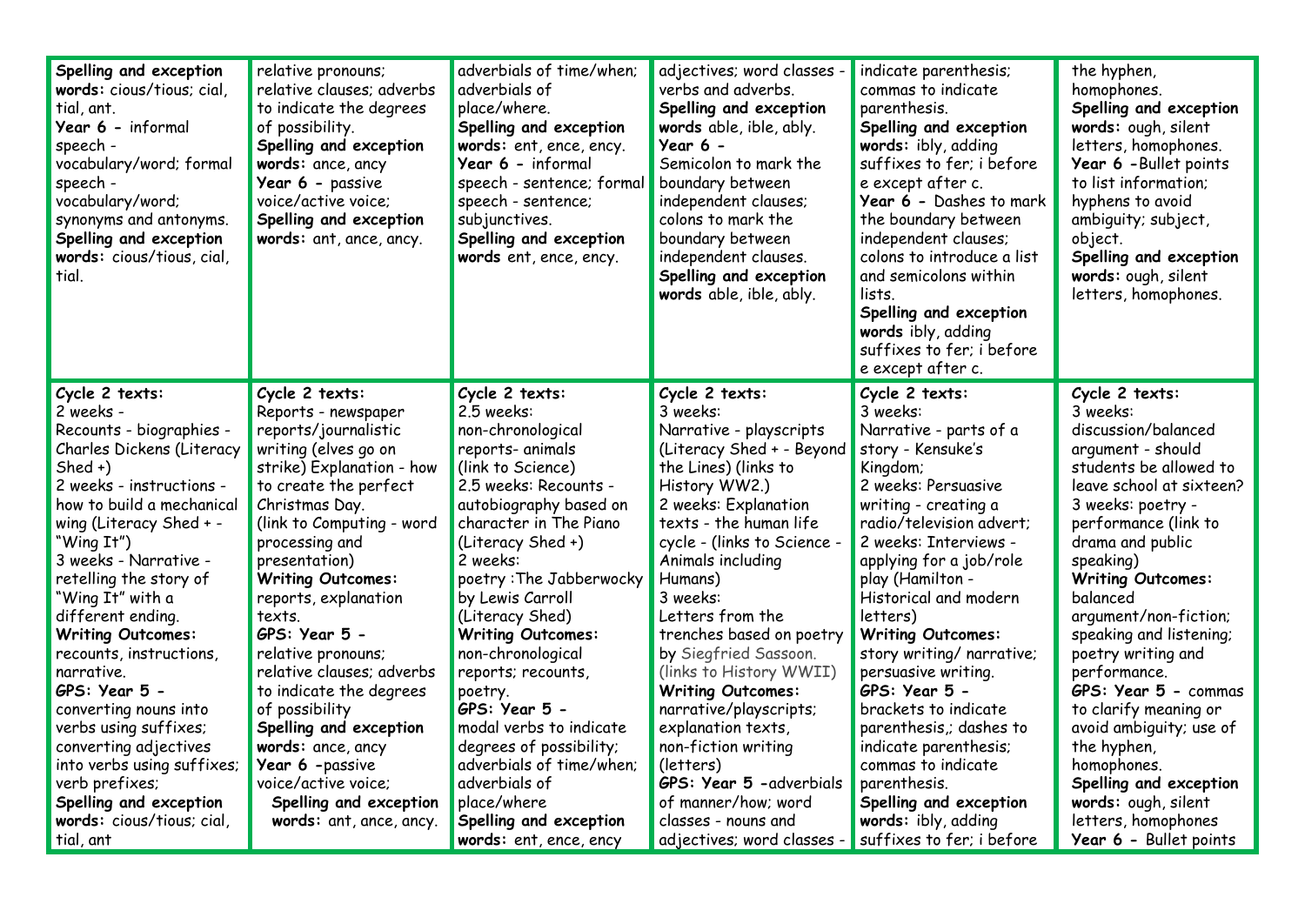| Year 6 -informal speech<br>- vocabulary/word;<br>formal speech -<br>vocabulary/word;<br>synonyms and antonyms.<br>Spelling and exception<br>words: cious/tious, cial,<br>tial                |                                                                                                                                                                                                                                                                                                                                                                                     | Year 6 -informal speech<br>- sentence; formal speech<br>sentence; subjunctives.<br>Spelling and exception<br>words ent, ence, ency.                                                 | verbs and adverbs<br>Spelling and exception<br>words able, ible, ably<br>Year 6 - Semicolon to<br>mark the boundary<br>between independent<br>clauses; colons to mark<br>the boundary between<br>independent clauses.<br>Spelling and exception<br>words able, ible, ably. | e except after c;<br>Year 6 - Dashes to mark<br>the boundary between<br>independent clauses;<br>colons to introduce a list<br>and semicolons within<br>lists.<br>Spelling and exception<br>words ibly, adding<br>suffixes to fer; i before<br>e except after c. | to list information;<br>hyphens to avoid<br>ambiguity; subject,<br>object.<br>Spelling and exception<br>words ough, silent<br>letters, homophones.                                                                   |
|----------------------------------------------------------------------------------------------------------------------------------------------------------------------------------------------|-------------------------------------------------------------------------------------------------------------------------------------------------------------------------------------------------------------------------------------------------------------------------------------------------------------------------------------------------------------------------------------|-------------------------------------------------------------------------------------------------------------------------------------------------------------------------------------|----------------------------------------------------------------------------------------------------------------------------------------------------------------------------------------------------------------------------------------------------------------------------|-----------------------------------------------------------------------------------------------------------------------------------------------------------------------------------------------------------------------------------------------------------------|----------------------------------------------------------------------------------------------------------------------------------------------------------------------------------------------------------------------|
| Geography- Cycle 1<br>Energy and the<br>Environment<br>Geography-Cycle 2<br><b>Fairtrade and Economics</b>                                                                                   | History- Cycle 1<br>Crime and Punishment<br>from the Anglo-Saxon to<br>the present.<br>History-Cycle 2<br>Explorers - Robert Falcon<br>Scott (1868-1912)                                                                                                                                                                                                                            | Geography- Cycle 1<br>Mountains, Rivers and<br>Erosion<br>Geography- Cycle 2<br>Volcanoes and<br>Earthquakes                                                                        | History- Cycle 1<br>The Vikings (27BC -<br>476AD)<br>History- Cycle 2<br>WWII (1939 - 1945)                                                                                                                                                                                | Geography- Cycle 1<br>Comparing people and<br>places UK, Europe, USA<br>Geography- Cycle 2<br>Settlements (links to<br>history)                                                                                                                                 | History- Cycle 1<br>Local History Study<br>History- Cycle 2<br>Leisure and<br>Entertainment in the<br>20th century.                                                                                                  |
| DT Cycle 1-<br>Seasonal foods- A focus<br>on Harvest and<br>understanding<br>seasonality, designing a<br>seasonal meal.<br><u>Art Cycle 2-</u><br>Still life- Painting and<br>drawing skills | Art Cycle 1-<br>Turning great artworks<br>into 3D Art Sculpture<br>with art Mixed media and<br>textured mediums on<br>cardboard pop out<br>designs<br>Artist Study:<br>Starry Night by Vincent<br>Van Gogh<br>The Great Wave by<br>Hokusai<br>DT Cycle 2-<br>Frame Structures-<br>Investigating strength of<br>tall buildings (links with<br>Buildings withstanding<br>Earthquakes) | DT Cycle 1-<br>Design and make a phone<br>case- including printing<br>onto fabric.<br>Art Cycle 2-<br>Art in Motion- making<br>art which shows<br>movement (involving using<br>ICT) | Art Cycle 1-<br>Wild bird Art- drawing<br>feathers, drawing and<br>painting birds, printing<br>with feathers and making<br>3D sculptures using<br>Newspaper<br>DT Cycle 2-<br>Design and make a<br>steady hand game.                                                       | DT Cycle 1-<br>Design and make a<br>moving animal using a cam<br>mechanism<br>Art Cycle 2-<br>3D work clay containers<br>(Greek pottery)                                                                                                                        | Art Cycle 1-<br>Pop Art inspired portrait<br>work inspired by the<br>works of Andy Warhol<br>DT Cycle 2-<br>Global Food- learning<br>about where foods come<br>from and making foods<br>from different<br>countries. |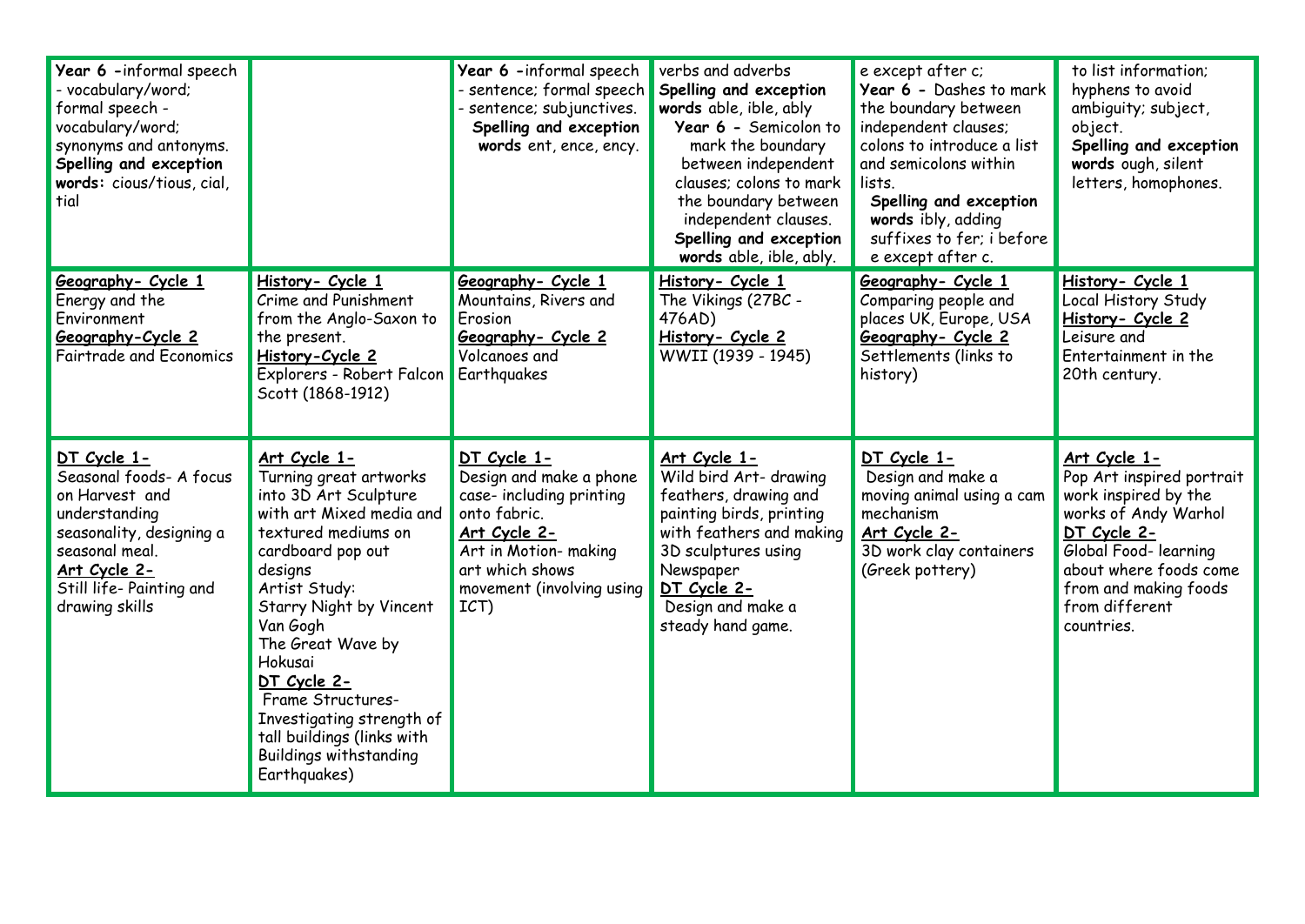| Science- Cycle 1<br>Earth and Space (Year 5)<br>Science- Cycle 2<br>Earth and Space (Year 6)                           | Science- Cycle 1<br>Force (Yr5)<br>Science- Cycle 2<br><b>Evolution and Inheritance</b><br>(Year 6)                                    | Science- Cycle 1<br>Properties and Changes<br>of Materials (Year 5)<br>Science- Cycle 2<br><b>Animals including Humans</b><br>(Year 6)   | Science- Cycle 1<br>Animals including Humans<br>(Year 5)<br>Science- Cycle 2<br>Animals including Humans<br>(Year 6) | Science- Cycle 1<br>Living things and their<br>habitats (Year 5)<br>Science- Cycle 2<br>Living Things and their<br>habitats (Year 6) | Science- Cycle 1<br>Living things and their<br>habitats (Year 5)<br>Science- Cycle 2<br>Light (Year 6)                     |
|------------------------------------------------------------------------------------------------------------------------|----------------------------------------------------------------------------------------------------------------------------------------|------------------------------------------------------------------------------------------------------------------------------------------|----------------------------------------------------------------------------------------------------------------------|--------------------------------------------------------------------------------------------------------------------------------------|----------------------------------------------------------------------------------------------------------------------------|
| Computing Cycle 1-<br>E-safety<br>Programming<br>Cycle 2-<br>E-safety<br>Programming                                   | Computing Cycle 1-<br>E-safety<br>Word processing and<br>presentations<br>Cycle 2-<br>E-safety<br>Word processing and<br>presentations | Computing Cycle 1-<br>E-safety<br>Research and online<br>collaborations<br>Cycle 2-<br>E-safety<br>Research and online<br>collaborations | Computing Cycle 1-<br>E-safety<br>Spreadsheets<br>Cycle 2-<br>E-safety<br>Databases                                  | Computing Cycle 1-<br>E-safety<br>Creating images,<br>photography<br>Cycle 2-<br>E-safety<br>Multimedia                              | Computing Cycle 1-<br>E-safety<br>Video and Audio<br>Cycle 2-<br>E-safety<br>Multimedia                                    |
| PE- Cycle 1-<br>Dance<br>PE- Cycle 2-<br><b>Invasion Games - football</b><br>and tag rugby rotation                    | PE- Cycle 1-<br>Invasion Games - hockey<br>and netball rotation<br>PE- Cycle 2-<br>Creating circuits/health<br>and fitness             | PE- Cycle 1-<br><b>Invasion Games -</b><br>basketball and handball<br>rotation<br>PE- Cycle 2-<br>Dance (topic themed)                   | PE- Cycle 1-<br>Gymnastics<br>PE- Cycle 2-<br>Multiskills (bat and ball)<br>- tennis and table tennis<br>rotation    | PE- Cycle 1-<br>Cricket and rounders<br>PE- Cycle 2-<br>Summer Athletics                                                             | PE- Cycle 1-<br>Swimming<br>PE- Cycle 2-<br>Swimming                                                                       |
| Music- Cycle 1<br>Livin' on a prayer<br>Music- Cycle 2<br>Fresh Prince of Bel Air                                      | Music- Cycle 1<br>Christmas<br>Music- Cycle 2<br>Christmas                                                                             | Music- Cycle 1<br>Jazz 1<br>Music- Cycle 2<br>$J$ azz $2$                                                                                | Music- Cycle 1<br>Dancing in the street<br>Music- Cycle 2<br>Music and Identity                                      | <u>Music-Cycle 1</u><br><b>RRR</b><br>Music- Cycle 2<br><b>RRR</b>                                                                   | Music- Cycle 1<br>Practise for a<br>performance<br>Music- Cycle 2<br>Practise for a<br>performance                         |
| RE - Cycle 1<br>Worship (Y5)<br>RE - Cycle 2<br>Humanism (Y6)                                                          | RE - Cycle 1<br>The Christmas Story<br>(Y6)<br>RE - Cycle 2<br>The True Meaning of<br>Christmas (Y5)                                   | RE - Cycle 1<br>Peace (Y5)<br>RE - Cycle 2<br>Creation Stories (Y6)                                                                      | RE - Cycle 1<br>Crucifixion (Y6)<br><u>RE - Cycle 2</u><br>Forgiveness (Y5)                                          | RE - Cycle 1<br>Jesus the Healer (Y5)<br>RE - Cycle 2<br>Justice and Freedom (Y6)                                                    | RE - Cycle 1<br>Eternity (Y6)<br>RE - Cycle 2<br>Commitment (Y5)                                                           |
| <b>Modern Foreign</b><br>Languages-French<br>Cycle 1 -Getting to Know<br>You<br>Cycle 2 - Let's Visit a<br>French Town | <b>Modern Foreign</b><br>Languages-French<br>Cycle 1 - All About<br>Ourselves<br>Cycle 2 - Let's Go<br>Shopping                        | <b>Modern Foreign</b><br>Languages-French<br>Cycle 1 - That's Tasty<br>Cycle 2 - This is France                                          | <b>Modern Foreign</b><br>Languages-French<br>Cycle 1 - Family and<br>Friends<br>Cycle 2 - All in a Day               | <b>Modern Foreign</b><br>Languages-French<br>Cycle 1 - School Life<br>Cycle 2 - Time Travelling                                      | <b>Modern Foreign</b><br>Languages-French<br>Cycle 1 - Revisiting<br>"avoir", "être", "vouloir"<br>and "faire" in context. |